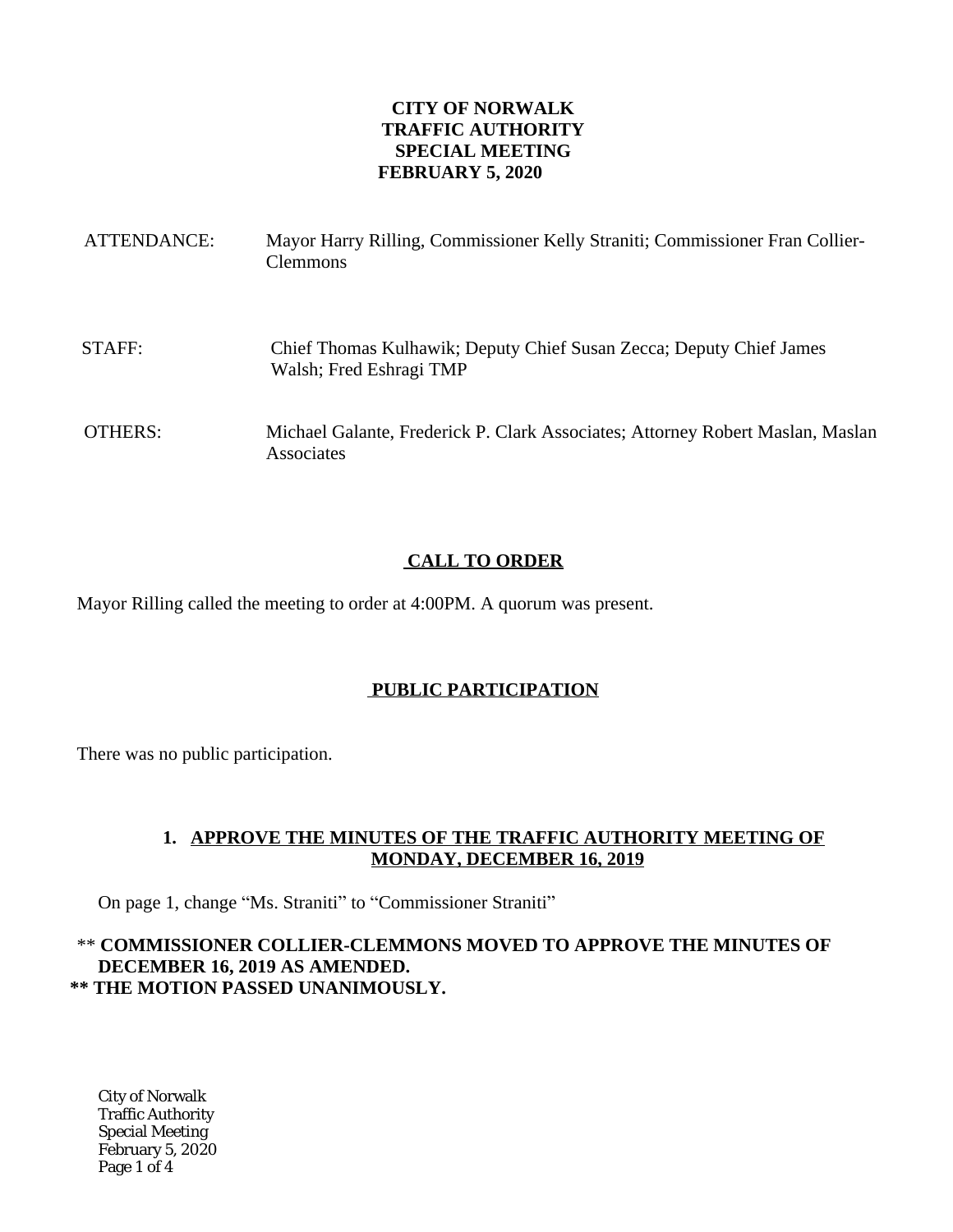# **2. APPROVE THE BOSTON BUILDUP 25K ROAD RACE ON SUNDAY, FEBRUARY 23, 2020.**

Chief Kulhawik said the race has been held for the past 20 years with no issues.

#### **\*\* COMMISSIONER STRANITI MOVED TO APPROVE THE BOSTON BUILDUP 25K ROAD RACE ON SUNDAY, FEBRUARY 23, 2020. \*\* THE MOTION PASSED UNANIMOUSLY.**

### **3. APPROVE THE PROPOSED ROAD CLOSURES FOR THE ST. PATRICK'S DAY PARADE ON SATURDAY, MARCH 14, 2020.**

# **\*\* COMMISSIONER COLLIER-CLEMMONS MOVED TO APPROVE THE PROPOSED ROAD CLOSURES FOR THE ST. PATRICK'S DAY PARADE ON SATURDAY, MARCH 14, 2020 \*\* THE MOTION PASSED UNANIMOUSLY.**

### **4. APPROVE THE NORWALK HOSPITAL 5K RACE ON SATURAY, MAY 16, 2020.**

A representative from Norwalk Hospital said the course has changed from last year and it will begin at Calf Pasture Beach Road and go up to Gregory Blvd. and back down Calf Pasture Beach Road. Mayor Rilling asked how many people will be participating in the event. The representative said 300-400. Mayor Rilling asked if they have met with the Police Department to go over the plan. The representative said "yes" they have met with Sgt. Gulino and reviewed the plan.

#### \*\* **COMMISSIONER STRANITI MOVED TO APPROVE NORWALK HOSPITAL 5K RACE ON SATURDAY, MAY 16, 2020. \*\* THE MOTION PASSED UNANIMOUSLY.**

## **5. APPROVE THE REQUEST TO CT DOT TO ADD NO PARKING IN THE VICINITY OF 320 WILSON AVENUE.**

City of Norwalk Traffic Authority Special Meeting February 5, 2020 Page 2 of 4 Mr. Eshraghi said a driveway will be installed and because they will have trucks going in and out of the driveway during construction they will need a line of sight and are proposing the removal of parking as shown on the plan. Mr. Galante said in order to install the driveway a separate approval is required from the DOT. Commissioner Collier-Clemmons asked if the Transportation Department was contacted regarding their employee parking. Attorney Maslan said that he had emailed and spoke with Ms. Zanvettor of the Board of Education Transportation Department on this matter and she said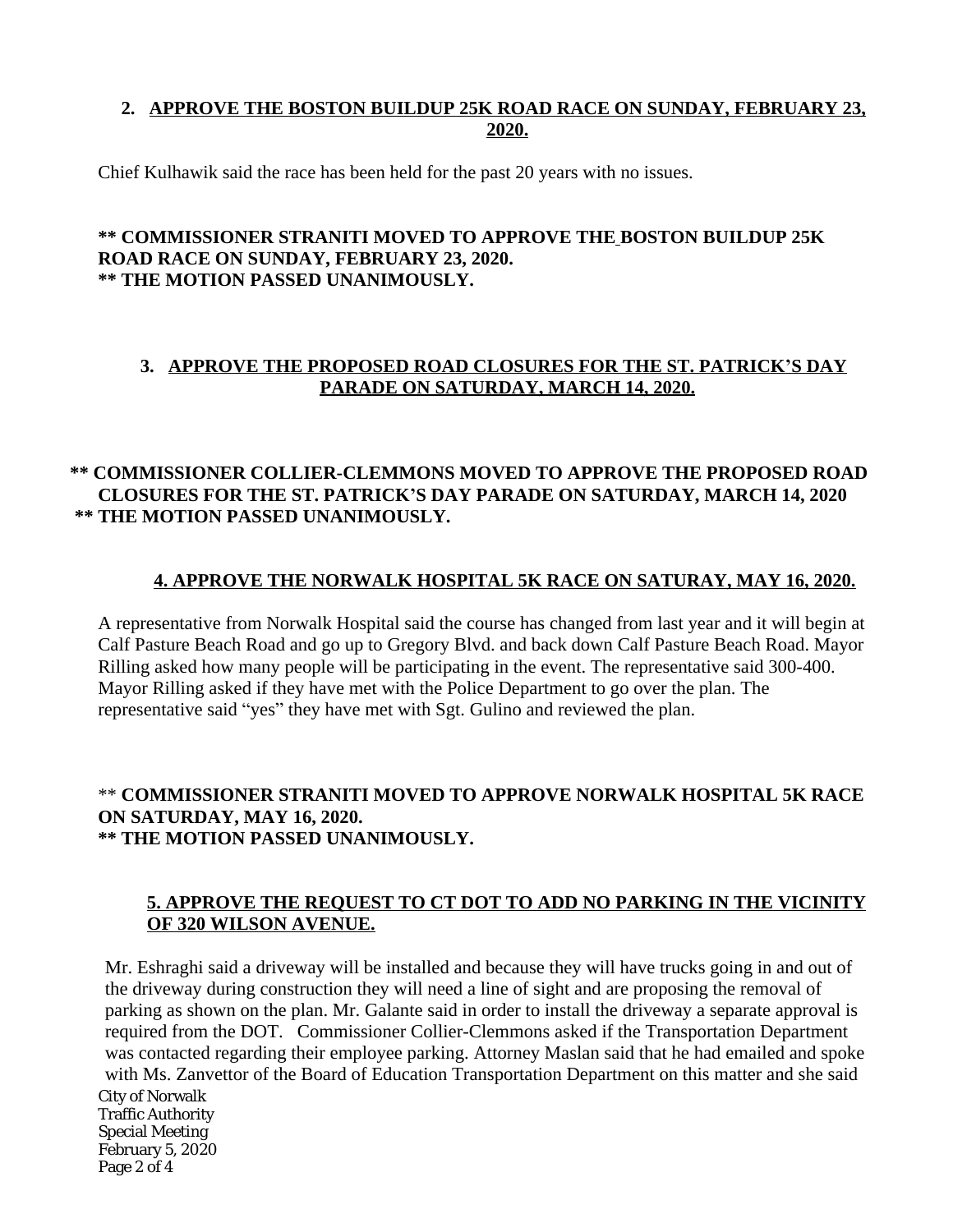that if they administration had any issues she would contact him but that he has not received any response.

# **\*\* COMMISSIONER STRANITI MOVED TO APPROVE THE REQUEST TO CT DOT TO ADD NO PARKINGIN THE VICINITY OF 320 WILSON AVENUE. \*\* THE MOTION PASSED UNANIMOUSLY.**

### **6. APPROVE THE REMOVAL OF PARKING AS SHOWN FOR THE CONSTRUCTION OF 111 ROWAYTON AVENUE.**

Mayor Rilling said this item had come before the commission last month and his concern was that the residents and business owners in the area hadn't been notified. Mr. Eshraghi said they have been sent a letter and they have not had received any responses to the letter. Mr. Galante said at the last meeting there was a concern about the removal of parking for Rowayton Pizza and he had send a letter to the owner on January 7, 2020 and has not received any response.

### \*\* **COMMISSIONER COLLIER-CLEMMONS MOVED TO APPROVE THE REMOVAL OF PARKING AS SHOWN FOR THE CONSTRUCTION OF 111 ROWAYTON AVENUE. \*\* THE MOTION PASSED UNANIMOUSLY.**

## **7. APPROVE THE PARKING LAYOUT PLAN FOR CHAPEL STREET**

Mr. Eshraghi said due to the new sidewalk on the road there is not enough space for on street parking on both sides of the street and are proposing to remove the on street parking on the north side of the street as shown on the plan. He said based on a citizen request there is one parking space at #15 Chapel Street which is on the south side which will also be removed. Mayor Rilling asked how many parking spaces in total will be removed. Mr. Eshraghi said eight to nine. Mayor Rilling asked if the residents have been notified. Mr. Eshraghi said "yes" to his knowledge. Mayor Rilling said he is never comfortable voting on something when he is not sure that the residents who will be effected have been notified and recommended the item be tabled until the next meeting.

### \*\* **COMMISSIONER COLLIER-CLEMMONS MOVED TO TABLE THE APPROVAL OF THE PARKING LAYOUT PLAN FOR CHAPEL STREET.** \*\* **THE MOTION PASSED UNANIMOUSLY.**

City of Norwalk Traffic Authority Special Meeting February 5, 2020 Page 3 of 4